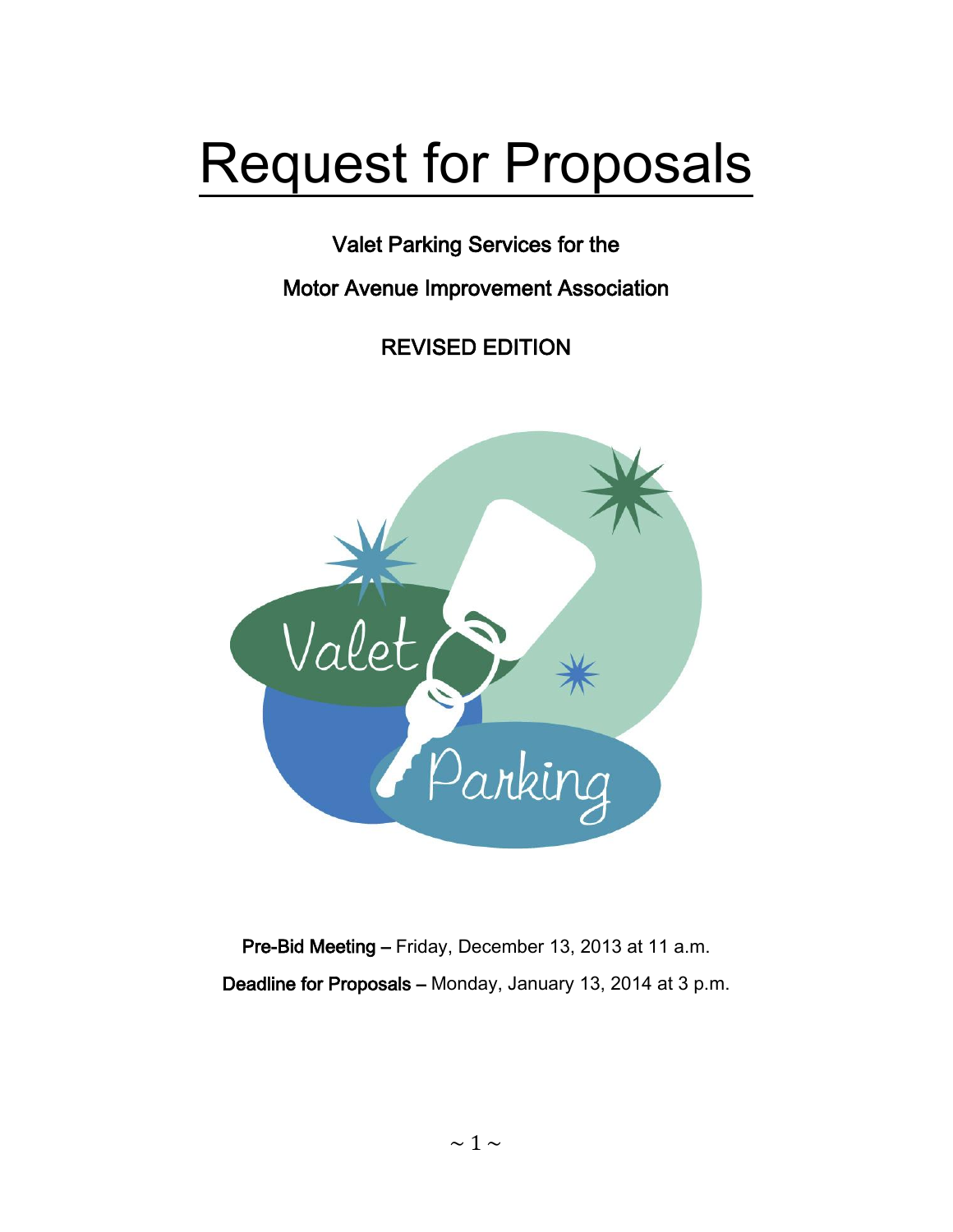## INTRODUCTION

### PURPOSE OF REQUEST FOR PROPOSALS

The Motor Avenue Improvement Association (MAIA) is issuing a Request for Proposals (RFP) as an opportunity for a private valet parking company to manage the operation of a shared public parking valet program serving patrons of multiple businesses in the evening in an area known for its variety of shops, nightclubs and restaurants. The program is intended to offer the convenience of a valet service in a concentrated area where patrons are encouraged to park once and take advantage of the different dining, shopping and nightclub establishments in close proximity to each other.

The City has shared a public parking valet program since September 2004. MAIA is seeking a qualified company to continue managing this valet program to maximize the amount of vehicles that can be parked in designated public parking facilities.

One parking facility is included in the Agreement with MAIA. The RFP responses shall include a bid for the monthly use of the IMAN Cultural Center parking facility. The monthly lease amount paid to the IMAN Cultural Center shall be fixed, unless the service is interrupted by IMAN Cultural Center special events and accordingly prorated. The valet company paying the lease shall decide when and at what levels to staff the operation to be profitable and in conformance with MAIA performance standards.

At any time during the term of the agreement, MAIA and the valet company may mutually agree to add, if warranted by demand, additional parking facilities.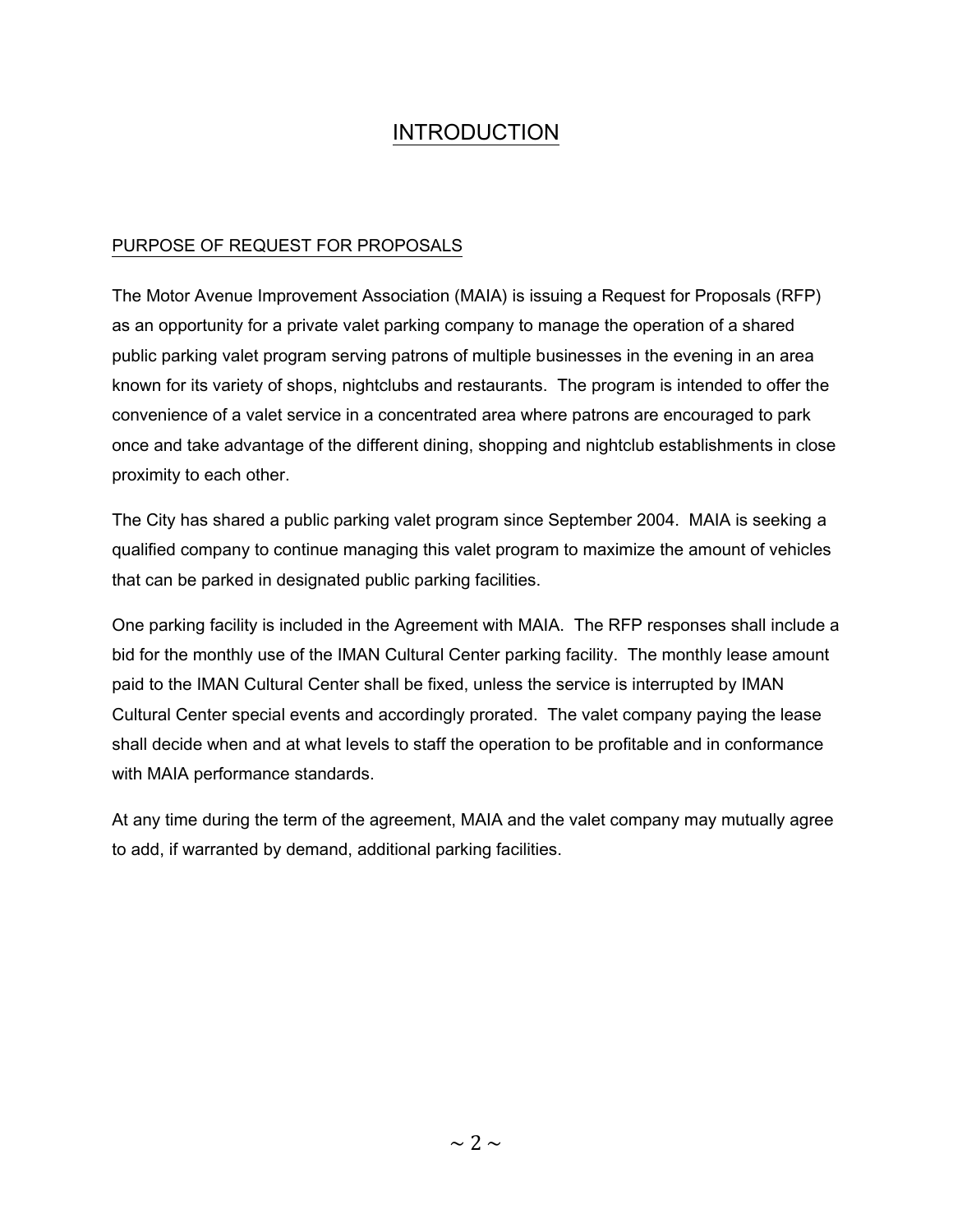### NOTICE TO ALL POTENTIAL PROPOSERS

Valet company owners, operators, subcontractors, consultants, expediters, attorneys or any other individual(s) serving in the capacity of spokesperson or representative for the party submitting a proposal shall not communicate, meet or discuss with any MAIA employee, City Council member, or City appointed official concerning the Public valet Parking Services RFP or any aspect of the evaluation, consideration and decision making process except as provided in this RFP.

All communications with respect to this RFP shall be directed to Kelsey Lynd. Questions may be e-mailed to [maia@motorassociation.org](mailto:maia@motorassociation.org) by noon on January 8, 2014.

All submitted questions and responses will be posted on the MAIA's website. A special link to the Valet Parking Services RFP can be found under "Current Projects" ⇨ "Street Improvements" on the left-hand side of our website: [www.motorassociation.org.](http://www.motorassociation.org/) The final list of questions and answers shall be posted after the close of the question period. No questions regarding this RFP will be answered over the phone.

Failure to abide by this requirement may subject proposers to disqualification from the selection process.

### Pre-Proposal Meeting

Valet companies planning to submit proposals should attend the pre-bid meeting on Friday, December 13, 2013. The meeting will be held at 11 a.m. at the El Nopal Restaurant, 10426 National Blvd., Los Angeles, CA 90034. Proposals from companies who do not attend the meeting will not be considered.

### TYPE OF AGREEMENT

The type of legal document to be executed is a "CONCESSIONAIRE'S AGREEMENT".

### AGREEMENT DESCRIPTION

The AGREEMENT offers the CONCESSIONAIRE and economic incentive to provide public parking by maximizing the number of vehicles accommodated at each location.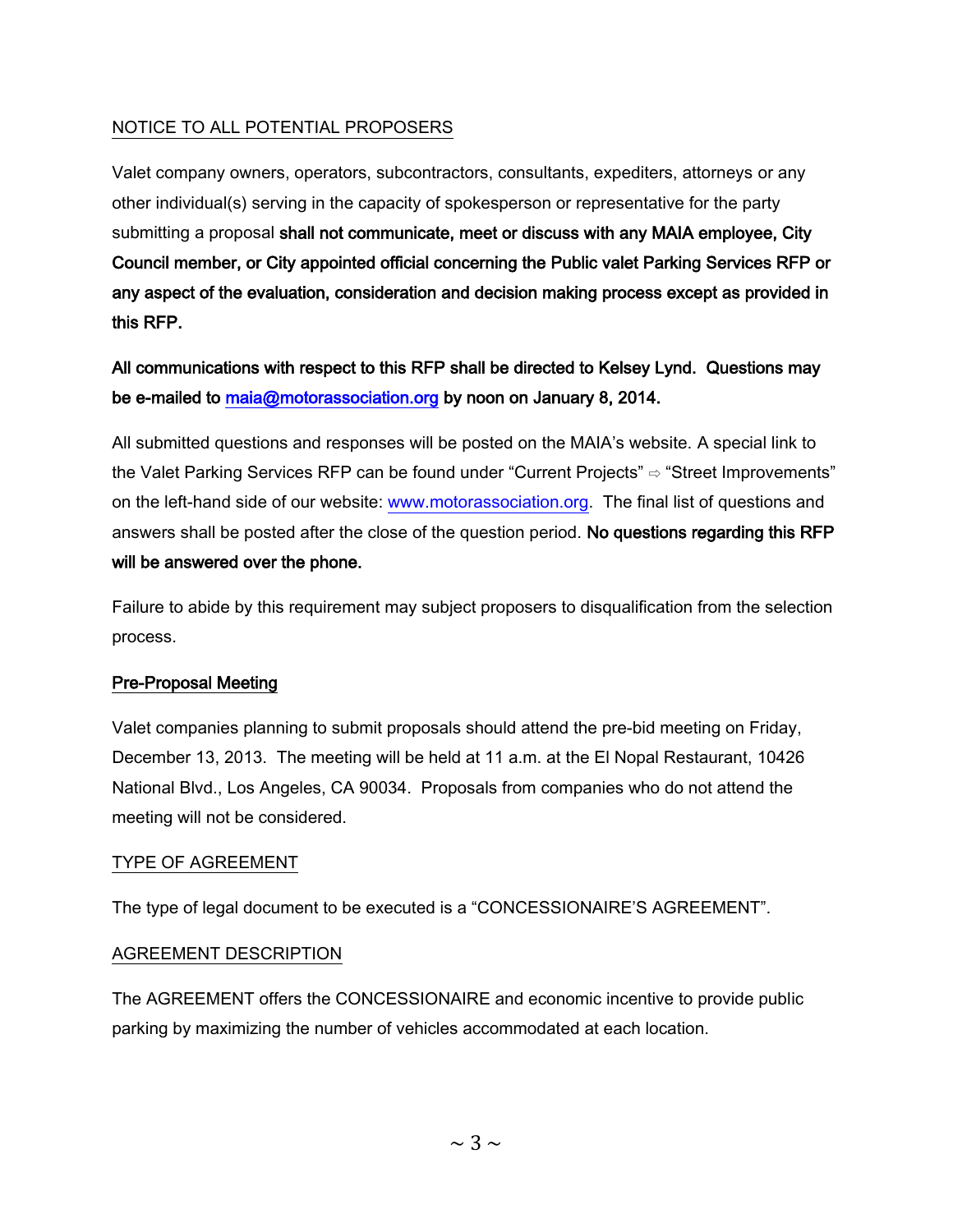The AGREEMENT also is intended to provide the CONCESSIONAIRE with performance standards and to ensure the CONCESSIONAIRE is in compliance with all applicable regulations, ordinances and laws.

### **DEFINITIONS**

The following meanings are attached to the following defined words when used in these specifications:

The words "Valet Company", "Company", "Contractor" or "CONCESSIONAIRE", means the person, firm, or corporation submitting a proposal on these specifications or any part thereof.

The word "Services", "Contract Services" or "Scope" means the work assigned to the CONCESSIONAIRE as set forth in "Exhibit A," attached hereto and incorporated herein by reference.

The acronym "MAIA" means the Motor Avenue Improvement Association and its representatives employed for this project, elected officials and staff.

### OPERATING ISSUES

The IMAN Cultural Center reserves the right to exclude CONCESSIONAIRE's service for special events. The list of Special Events will be provided after a vendor is selected. The IMAN Cultural Center reserves at its discretion the right to approve additional special events to which this AGREEMENT does not apply and which may interrupt performance of the services.

The CONCESSIONAIRE shall be entitled to exclusive use of the metered parking spaces under the AGREEMENT. The specific metered spaces are dedicated for valet parking at each location, as part of the operation for curbside drop-off and pick-up.

The Valet Company shall be required to maintain a current Los Angeles City business license and operations plan for each valet location it operates in the City, regardless of whether they are inside or outside the scope of the AGREEMENT.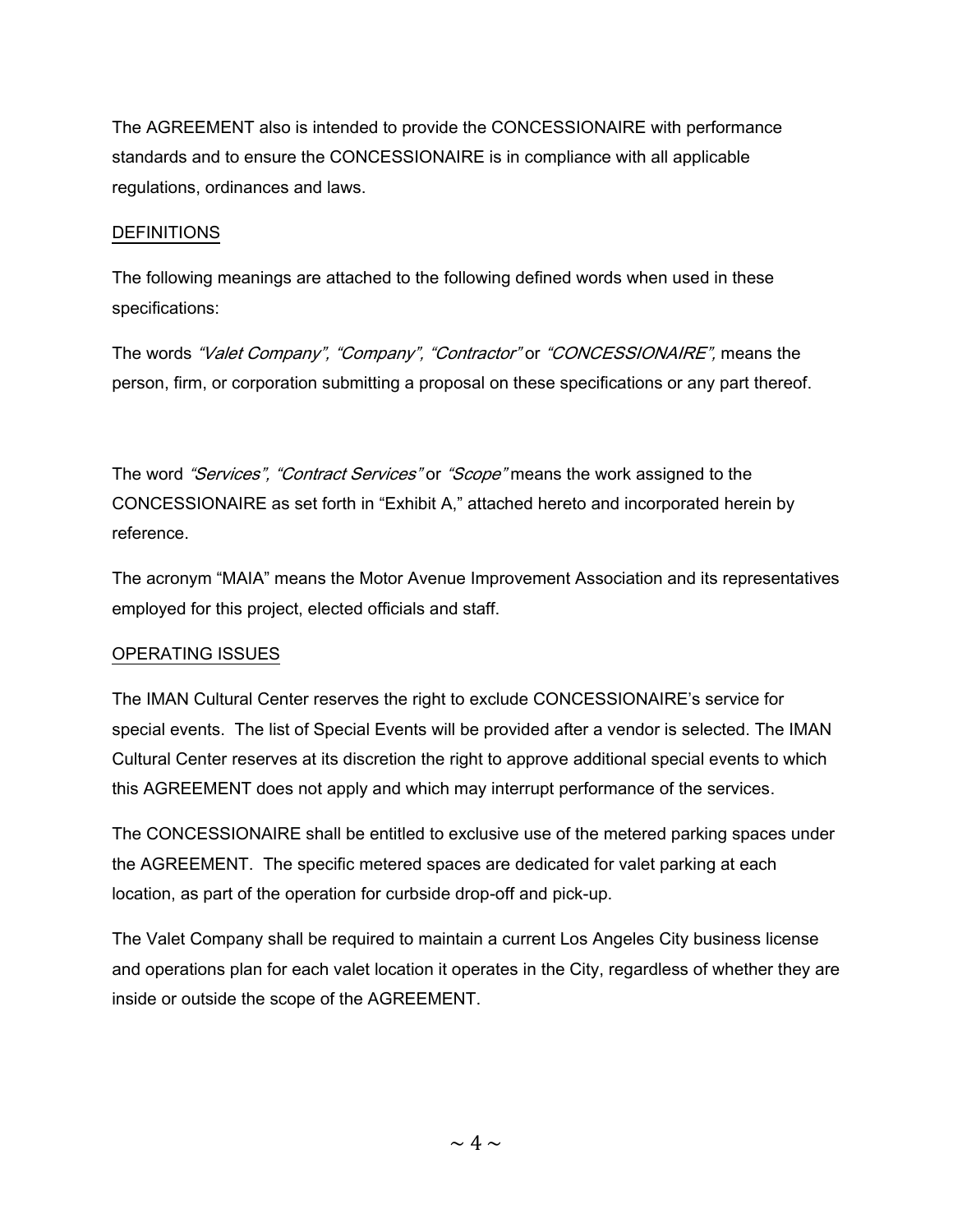### TERM OF AGREEMENT

The initial agreement term shall be for one year commencing January 31, 2014 through January 30, 2015. The MAIA may extend the term of the AGREEMENT up to four additional one year periods.

The MAIA reserves the right to terminate the AGREEMENT with or without cause with 30 days written notice to CONCESSIONAIRE.

### RESPONSIBILITY TO PAY APPICABLE TAXES

The Office of the County Assessor has indicated this AGREEMENT may create a taxable property interest in the Premises.

CONCESSIONAIRE shall pay all personal property taxes and possessory interest taxes (as defined and provided in section 107 et seq. of the California Revenue and Taxation code) attributable to CONCESSIONAIRE's activities levied by any taxing authority.

### BID EVALUATIUON AND SELECTION PROCESS

Firms submitting proposals for valet parking services will be evaluated on the following criteria:

- RFP Compliance / Supplemental Written Responses: (25%)
- Price Proposal: (20%)
- Company Background Includes references, current business license, history working in the City of Los Angeles, code compliance history: (20%)
- Oral Board including full discussion of Operations Plan, Claims Handling and Customer Service Approach: (35%)

Evaluation of proposals will be conducted by MAIA staff. Firms selected as finalists will be invited to an interview before a selection committee. Each Proposer's site manager will need to be presented at the interview.

It is MAIA's intent to award the valet parking operations concession to the proposer most responsible and best qualified for the job. MAIA is not required to select the proposal based on price.

MAIA reserves the right to reject any and all proposals or take such other course of action deemed appropriate at MAIA's sole and absolute discretion. MAIA reserves the right to waive

 $\sim$  5  $\sim$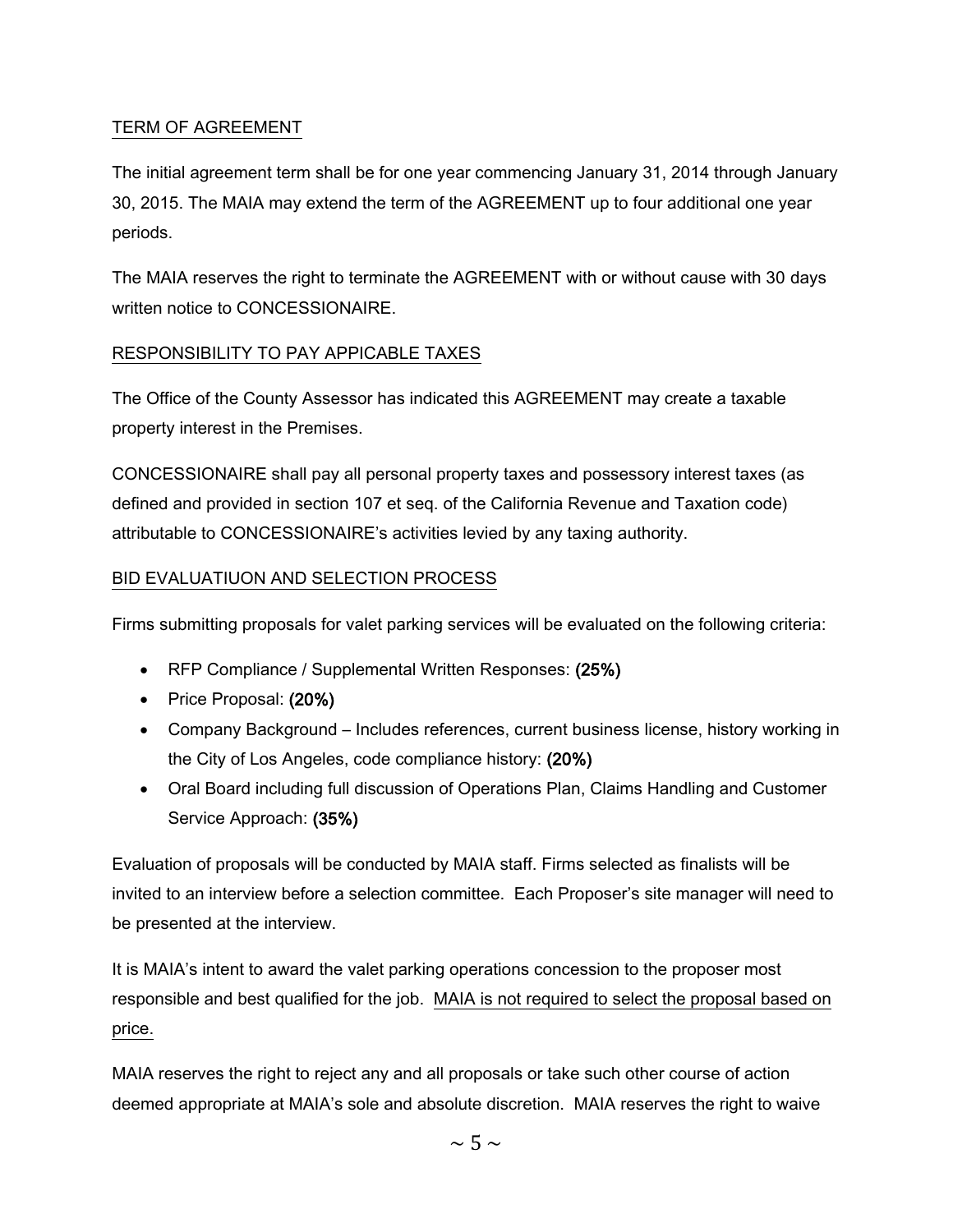irregularities. MAIA reserves the right to negotiate changes to the terms contained in the proposal with the selected proposer, including changes to cost.

Omissions, inaccuracy, or failure to include all required information with the proposal may subject the proposer to disqualification.

The recommended award of the Contract Agreement for Valet Parking Services (Contract) will be based on a combination of all the above factors.

MAIA is not liable for any cost or expenses incurred by the proposers in preparing and submitting their proposal.

The Motor Avenue Improvement Association will have final approval of the recommended award of the CONCESSIONAIRE's Agreement.

### TIMELINE FOR SELECTION PROCESS

| A. Distribution of Request for Proposals (RFP) | December 5, 2013      |
|------------------------------------------------|-----------------------|
| B. Pre-Bid Meeting                             | December 13, 2013     |
| C. Deadline to Submit RFP Questions            | January 8, 2014       |
| D. Proposal Due Date                           | January 13, 2014      |
| E. Proposal Evaluation                         | January 13 - 17, 2014 |
| F. Oral Interviews / Presentations             | January 22, 2014      |
| G. Vendor Selection (on or before)             | January 24, 2014      |
| H. Contract Start Date                         | January 31, 2014      |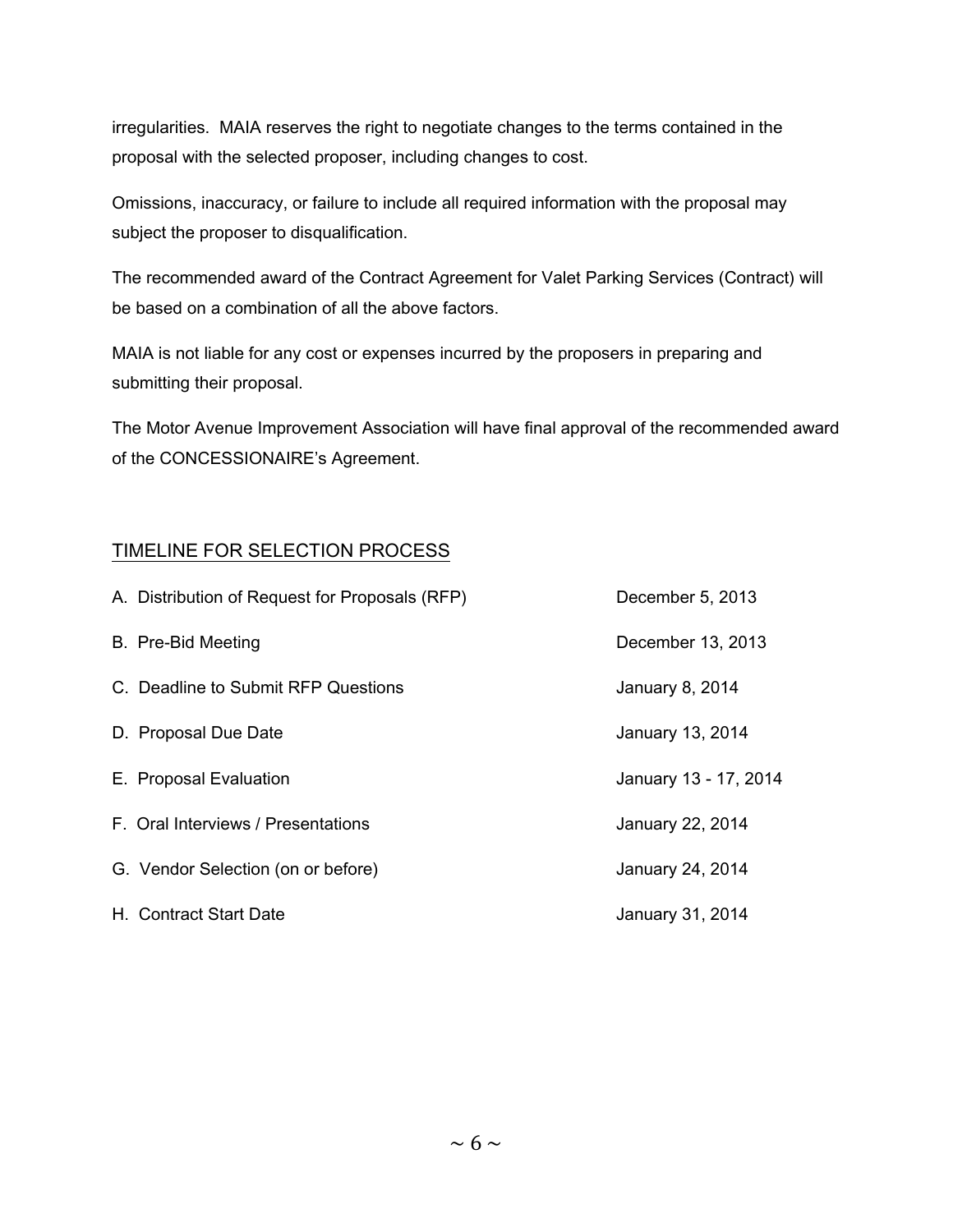### CONTENTS OF PROPOSALS

### SUPPLEMENTAL WRITTEN RESPONSES

The CONCESSIONAIRE must respond in writing to all points below. If your company can not provide the specific documents requested or if they are not applicable to your operations, please indicate so in your proposal. The responses to this question will be weighted 25%.

- 1. Please provide a copy of your company's employment policy and employment application including policies pertaining to employee medical benefits, domestic partner benefits, bereavement leave, family medical leave, and health insurance benefits.
- 2. Please highlight what is considered when reviewing a potential employee's background and indicate how frequently checks are conducted.
- 3. Please provide a copy of the resume for the individual that will be directly responsible and prepared to receive communication from MAIA 24 hours a day, 7 days a week.
- 4. Please provide the names and experience of the supervisors and managers that are potentially going to be in contact with the public.
- 5. Please include in your proposal your company's operations and procedures including but not limited to:
	- a) Revenue control procedures
	- b) Storage of keys
	- c) Handling situations when client appears unable to drive
	- d) Vehicles left unattended after closing
	- e) Altercations / complaint policy
	- f) Damage claims
	- g) Procedures to address incidents such as robberies or vehicle theft
	- h) Alleged hate crimes
	- i) Complaints of discrimination by employees and/or the public
	- j) Tracking the number of vehicles served at each facility
- 6. Please describe your company's employee training program. Include any company manuals and/or description of the training. The training may consist of parking operations or customer service topics or other areas related to the performance of duties covered in the scope of services under the CONCESSIONAIRE Agreement.
- 7. Please provide copies of the position description for the supervisory and managerial staff highlighting each position's wage range.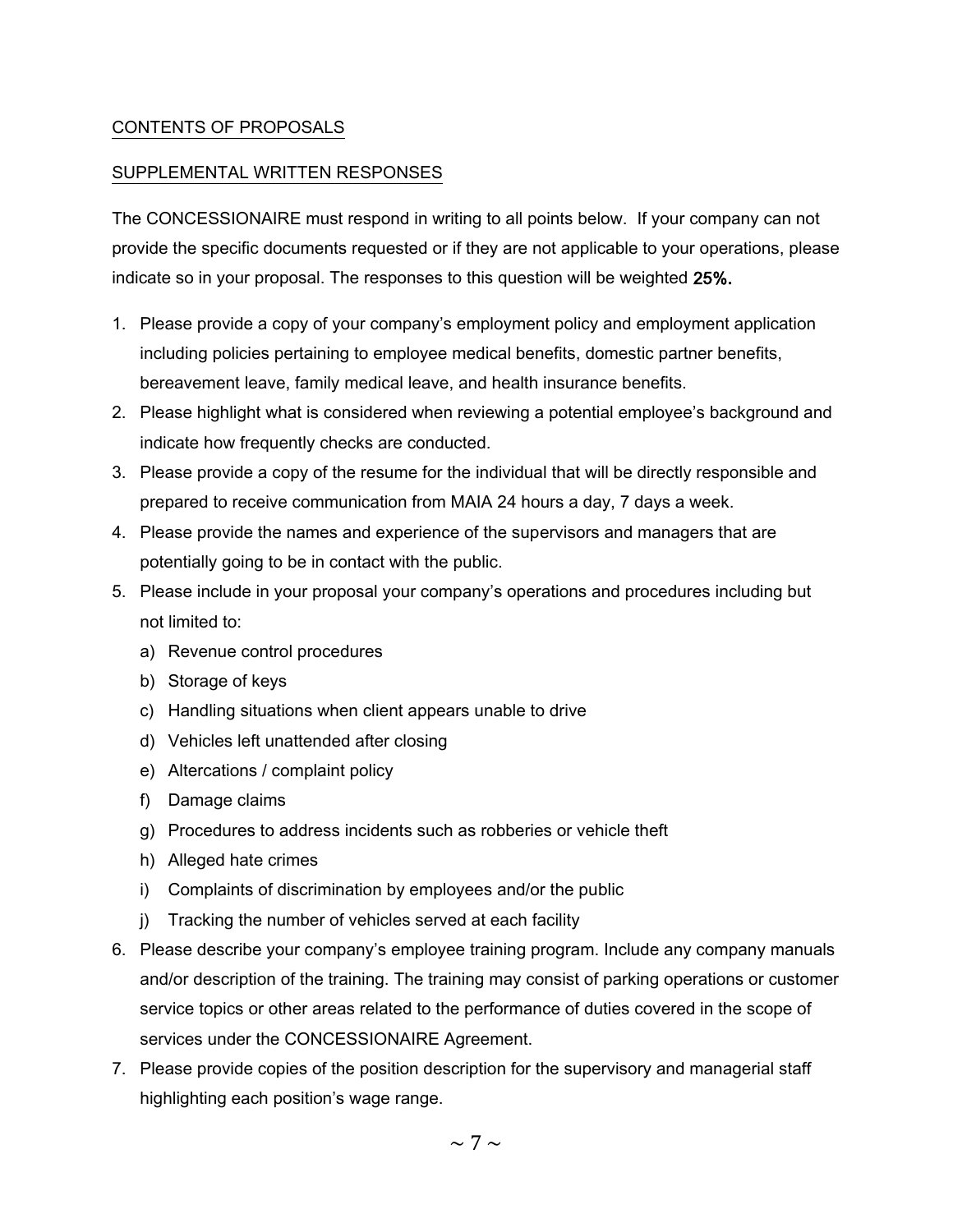- 8. Please disclose any pending litigation in which your company or its principals or employees are names parties arising out of valet operations, including case name, case number, the court in which the case in pending, and a brief description of the causes of action.
- 9. If the CONCESSIONAIRE currently conducts business in the City of Los Angeles please provide the following information:
	- a) A list of the names, addresses and phone numbers of the company's commercial clients
	- b) A copy of the current business license for each client site

### MAIA CONTRACT REQUIREMENTS

A. NON-DISCRIMINATION. The CONCESSIONAIRE represents and agrees that it does not and will not discriminate against any employee or applicant for employment because of race, religion, color, national origin, sex, sexual orientation, gender identity, political affiliation or opinion, medical condition, or pregnancy or pregnancy-related condition. The CONCESSIONAIRE will take affirmative action to ensure that applicants are employed, and that employees are treated during employment without regard to their race, religion, color, national origin, sex, sexual orientation, gender identity, political affiliation or opinion, medical condition, or pregnancy or pregnancy-related condition. Such action shall include, but not be limited to the following: employment, upgrading, demotion or transfer; recruitment or recruitment advertising; layoffs or termination; rates of pay or other forms of compensation; and selection for training, including apprenticeship. The CONCESSIONAIRE agrees to include in all solicitations or advertisements for employment and to post in conspicuous places, available to employees and applicants for employment, notices setting forth the provisions of this non-discrimination clause.

B. RECORDS AND AUDITS. The CONCESSIONAIRE shall maintain accounts and records, including personnel, property, and financial records, adequate to identify and account for all costs pertaining to this AGREEMENT and such other records as may be deemed necessary by MAIA or any authorized representative. All records shall be made available at the request of the MAIA, with reasonable notice, during regular business hours, and shall be retained but the CONCESSIONAIRE for a period of three years after expiration of this AGREEMENT.

C. INDEMNIFICATION. The CONCESSIONAIRE shall indemnify, defend with counsel approved by MAIA, and hold harmless MAIA, its employees and volunteers from and against liability, loss, damage, expense, cost ( including without limitation reasonable attorney's fees, expert fees and all other costs and fees of litigation) of every nature arising out of or in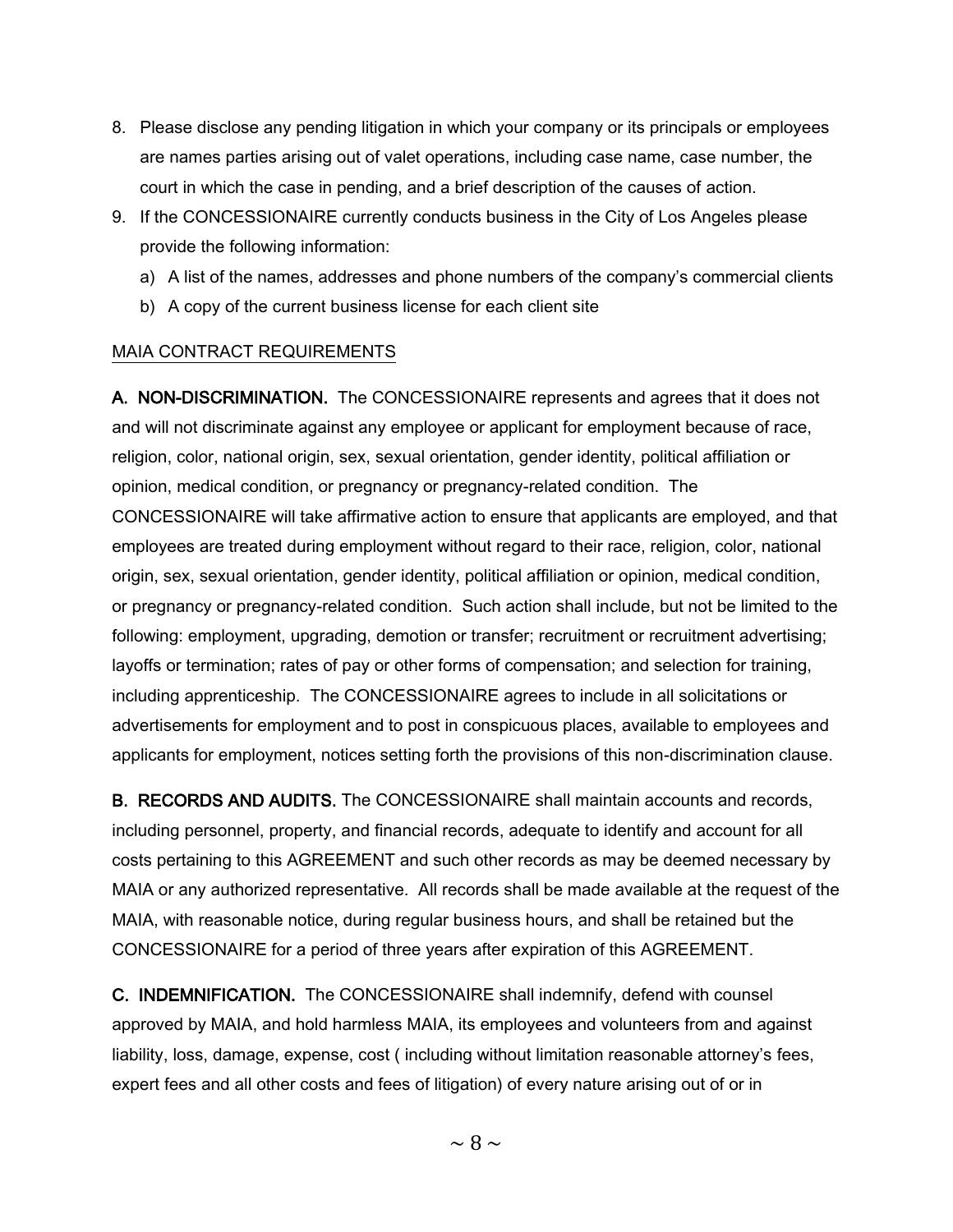connection with CONCESSIONAIRE's performance of work hereunder or its failure to comply with any obligations contained in this AGREEMENT, regardless of the MAIA's passive negligence, but excepting such loss or damage which is caused by the sole active negligence or willful misconduct of the MAIA. Should the MAIA in its sole discretion find CONCESSIONAIRE's legal counsel unacceptable, then CONCESSIONAIRE shall reimburse the MAIA its cost of defense, including without limitations reasonable attorney's fees, expert fees, and all other costs and fees of litigation. The CONCESSIONAIRE shall promptly pay any final judgment rendered against MAIA (and its officers, officials, employees and volunteers) covered by this indemnity obligation. It is expressly understood and agreed that the foregoing provisions are intended to be as broad and inclusive as permitted by the law of the State of California and will survive termination of this AGREEMENT.

D. INSURANCE REQUIRED. The CONCESSIONAIRE shall be required to maintain insurance and submit certificates of insurance as proof of coverage of the following insurance during the period the contract is in effect. The MAIA, its officers, officials, employees, agents, and volunteers are to be covered as additional insured's with respect to liability arising out of work performed by or on behalf of the CONCESSIONAIRE, including materials, parts, or equipment furnished in connection with such work or operations. This insurance shall act for each insured and additional insured as though a separate policy had been written for each, except for respect to the limits of liability of the insuring company. The insurance coverage and policy limits set forth in RFP constitute the minimum amounts of coverage required. Any insurance proceeds available to the MAIA in excess of the limits and coverage required in this AGREEMENT and which is applicable to a given loss, will be available to the MAIA.

1. General Liability. Comprehensive general liability insurance from an insurance carrier acceptable to the MAIA, with a combined single limit of not less than 1,000,000 per occurrence. Such insurance shall include products / completed operations liability, owner's and processing company's protective blanket contractual liability, personal injury liability, and broad form property damage coverage. Such insurance shall name MAIA, its officials, officers, employees and agents as insured's; and be primary with respect to any insurance or self insurance programs maintained by the MAIA; and contained standard cross liability provisions. Such insurance shall be procured from an insurer authorized to do business in California, shall be subject to written approval by the MAIA, shall provide primary and not excessive coverage, shall name the MAIA, its officers and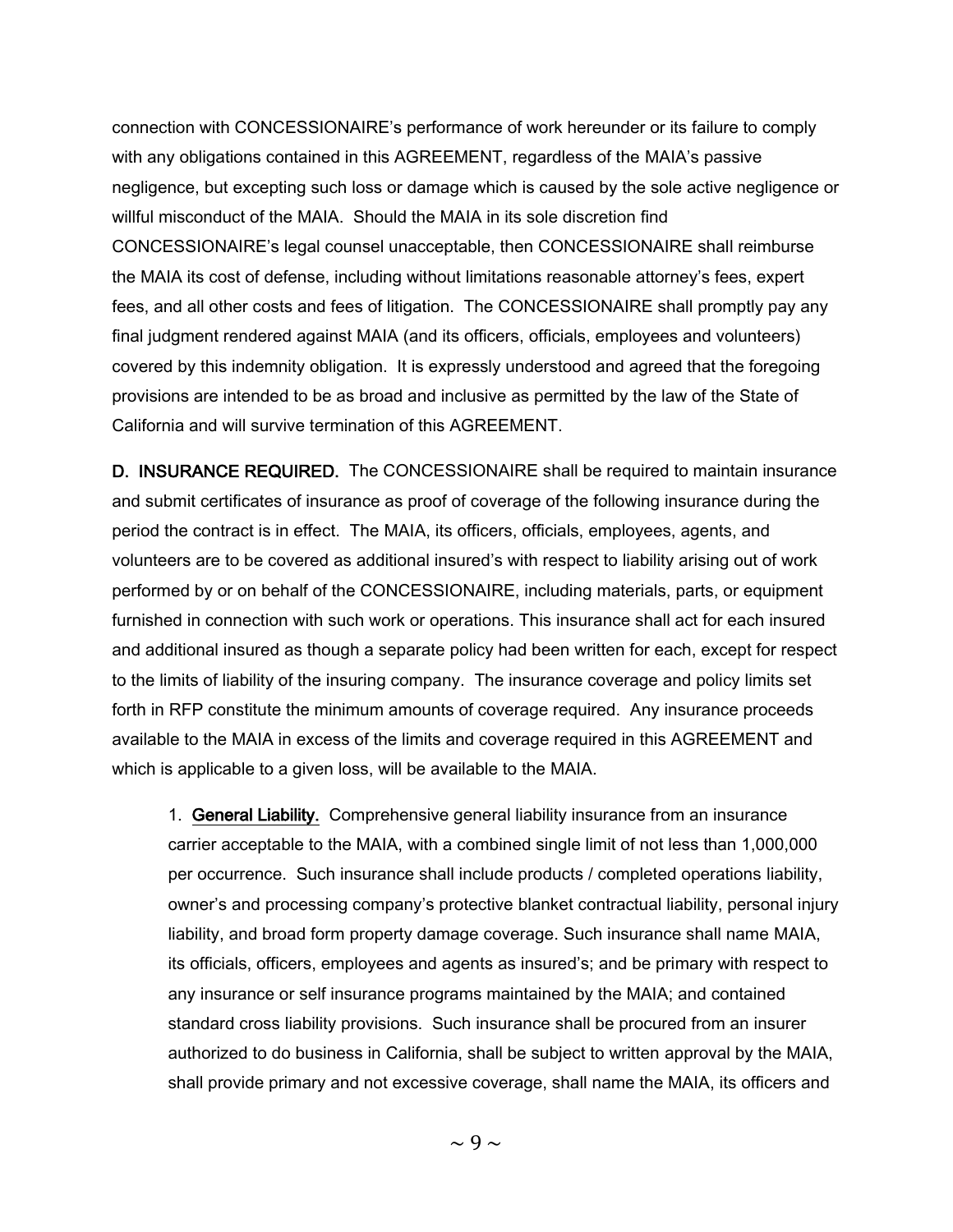employees as additional insured and shall contain provisions that prohibit cancellation, modification or lapse without thirty (30) days prior written notice to the MAIA.

2. Garage Keepers Liability Insurance. The CONCESSIONAIRE shall procure and maintain in force Garage Keepers Liability Insurance with limits of \$50,000 and higher. Such insurance shall include comprehensive automobile coverage with a combined single limit of not less than \$1,000,000 per occurrence, per owned, hired and non-owned automobiles.

3. Workers' Compensation. The CONCESSIONAIRE acknowledgers the provisions of the State Labor Code requiring every employer to be insured against liability for Workers' Compensation, or to undertake self-insurance in accordance with the provisions of that Code, and certifies compliance with such provisions. The company shall furnish insurance with statutory limits, and employer's liability insurance with limits of not less than \$1,000,000 per accident.

5. Automobile Liability Coverage. Automobile liability shall be provided with a limit of \$1,000,000.

E. TERMINATION. In the event CONCESSIONAIRE defaults in the performance of any of the terms or conditions of this AGREEMENT, MAIA shall give CONCESSIONAIRE written notice of such default.

CONCESSIONAIRE shall have ten (10) days from the date of any such notice to respond to MAIA in writing as to the action to be taken to cure the default. If the default is not reasonably curable within thirty (30) days, and CONCESSIONAIRE fails or refuses either to cure the default or initiate the cure as described in writing, then MAIA may provide CONCESSIONAIRE with written notice of termination, which termination shall take effect not sooner than thirty (30) days following such notice

MAIA shall have the right to perform or cause to be performed such defaulted work as it deems necessary to cure the default and charge the CONCESSIONAIRE the full cost thereof.

### CONTRACT RESTRICTIONS

LIVING WAGE ORDINANCE No. 172336. The CONCESSIONAIRE shall abide by the provisions if the Los Angeles Living Wage Ordinance. During the term of this AGREEMENT,

 $\sim$  10  $\sim$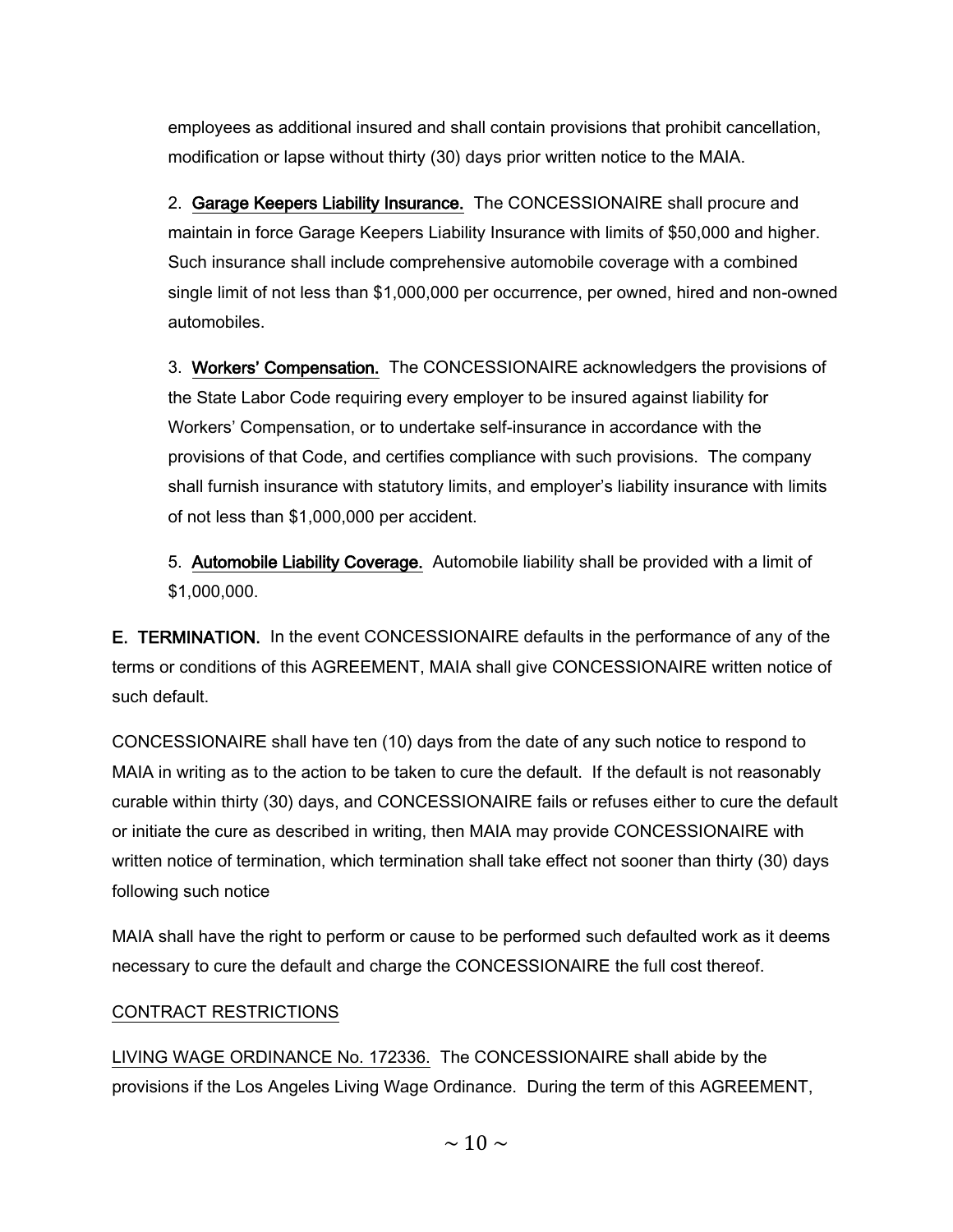the CONCESSIONAIRE shall keep on file sufficient evidence of its employee compensation to enable verification of compliance with the Los Angeles Living Wage Ordinance, a copy of which is enclosed for reference.

### INSTRUCTIONS FOR SUBMITTAL OF PROPOSALS

The proposal must address all questions in the RFP with the supporting documents noted.

One copy of the bid calculation sheet (Appendix 1) is to be inserted in each of the two copies of the proposals.

Proposals must be signed in ink by the president, chief executive officer, or individual authorized to act on behalf of the company, with current Power of Attorney if applicable. The name and mailing address if the individual submitting the proposal must be provided.

Two (2) copies of each proposal shall be submitted to the MAIA no later than 3:00 p.m. Monday, January 13, 2014.

The Motor Avenue Improvement Association will not open any of the proposals prior to the scheduled time and date. This contract is heavily dependent on service and compliance and is not intended to be awarded solely based on price.

Proposals must be addressed and delivered as follows:

Kelsey Lynd Attn: Valet Parking Services Request for Proposals Motor Avenue Improvement Association 3751 Motor Avenue #341248 Los Angeles, CA 90034

### QUESTIONS ABOUT RFP

You may submit questions to the MAIA about the RFP in writing or by e-mail no later than noon on January 8, 2014.

Questions shall be sent by e-mail to Kelsey Lynd at: [maia@motorassociation.org.](mailto:maia@motorassociation.org)

No oral, telephonic or telegraphic proposal or modification of proposal will be considered.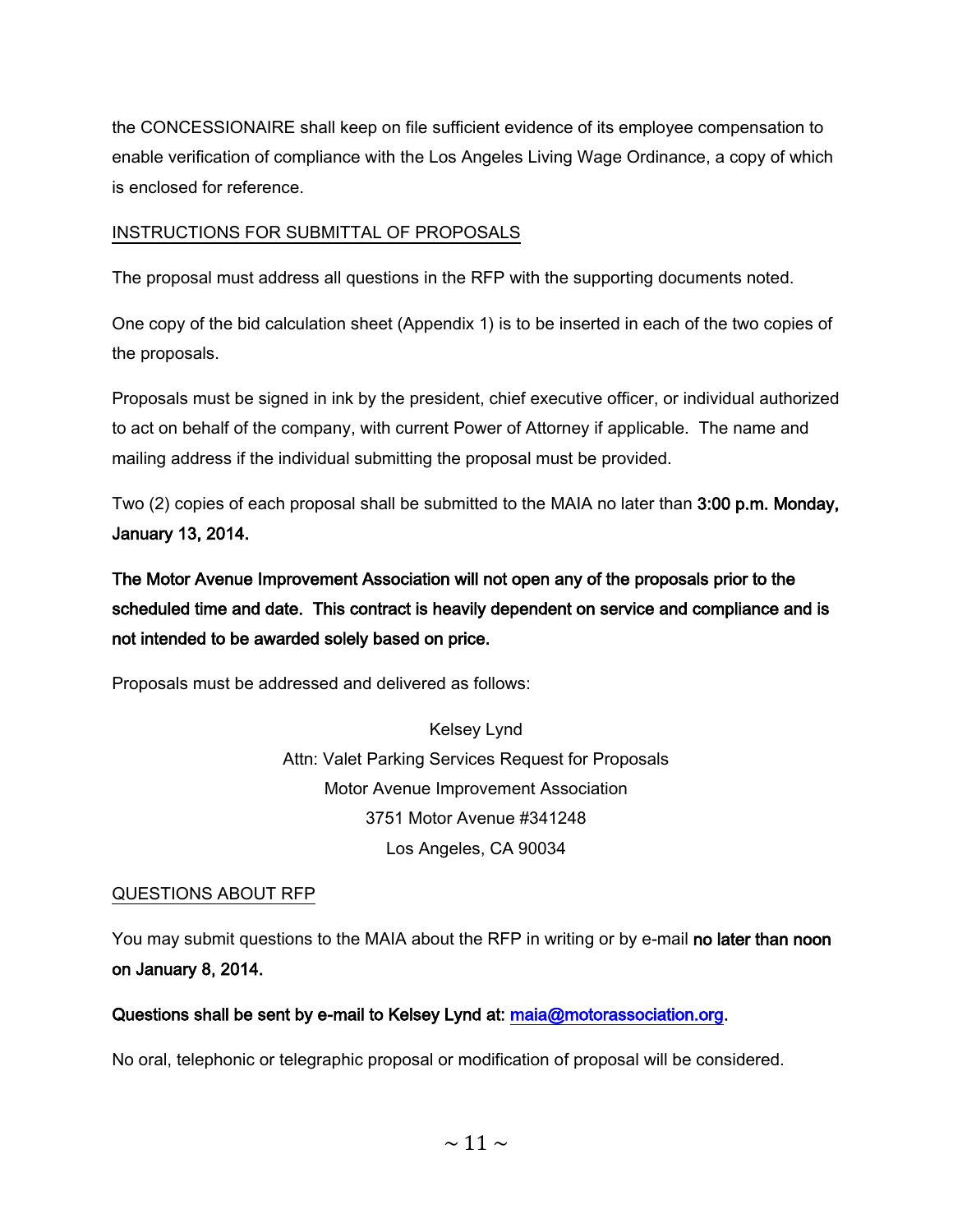# LOCATION OF PARKING FACILITY

Vehicles taken from the designated valet zone noted below may be stored at the parking facility covered in this RFP. The number of parking spaces noted for the lot reflects the number of striped spaces. The valet operator can manage the lot by tandem stacking and/or floating the drive isle.

The CONCESSIONAIRE is limited to the hours of operation and day(s) of the week noted below. The parking lot listed shall be coordinated with the valet pick-up and drop-off zone on National Boulevard.

### 1) IMAN Cultural Center Parking Lot 3376 Motor Avenue

- $\geq$  55 striped parking spaces (with capacity for stacking)
- $\triangleright$  Wednesday Sunday 6 p.m. 11 p.m.

### LOCATION OF VALET ZONE

Valet Zone 1 – South side of National Boulevard, west of Motor Avenue at parking meters (Meter numbers 4 and 5).

Hours of Operation for Valet Zone 1 are as follows:

 6 p.m. – 11 p.m. Wednesday – Sunday (with a possible future extension to 3 a.m.)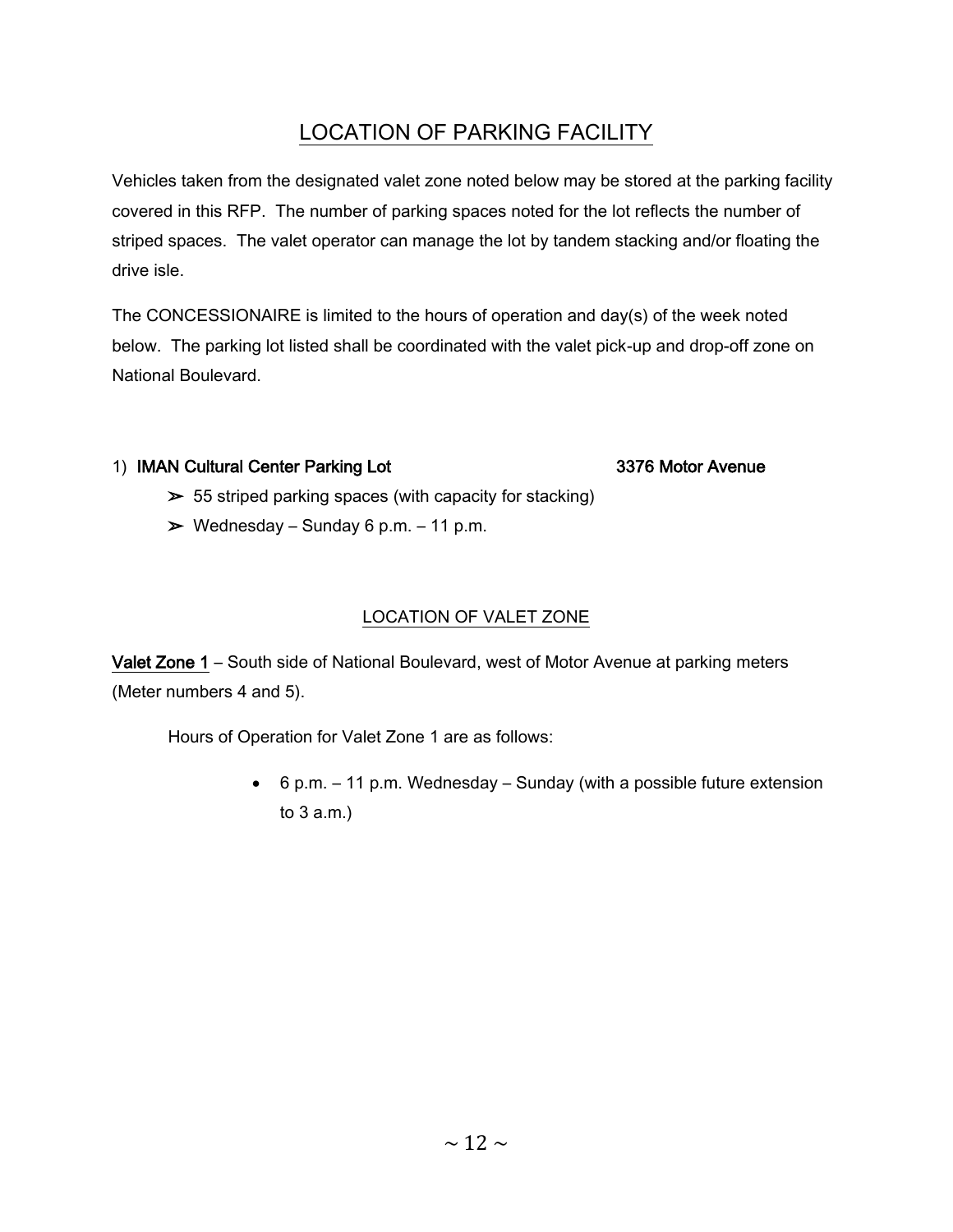# MOTOR AVENUE IMPROVEMENT ASSOCIATION SCOPE OF SERVICES

The valet company will operate one parking facility using the designated valet zone.

The Lease / Rental Proposal would represent a fixed monthly rent the MAIA would receive from the valet company under the CONCESSIONAIRE's AGREEMENT regardless of the number of vehicles parked (see Page 17).

### CONTRACT PERFORMANCE STANDARDS

### 1. VEHICLE RETRIEVAL TIME

The CONCESSIONAIRE shall ensure that the maximum response time from the time a vehicle unit is requested until it is retrieved to the driver does not exceed 20 minutes.

### 2. REPORTS

The CONCESSIONAIRE shall report to the MAIA the monthly lot activity and compliance with Living Wage Ordinance for each month to the Parking Manager, no later than the second Tuesday of the following month.

Reports shall include weekly totals, stating the number of vehicles parked; hourly counts, number of vehicles in and out, the vehicle turnover at each location, and the names and hourly wages of employees working under this contract.

### 3. MEETINGS

The MAIA shall require periodic operations meetings with the CONCESSIONAIRE at mutually agreed-upon times.

### 4. MAXIMUM RATES

The AGREEMENT shall require the CONCESSIONAIRE to charge an approximate rate of \$5.00. The rates shall be posted at a location and size subject to the MAIA's approval that are visible to the driver before entering.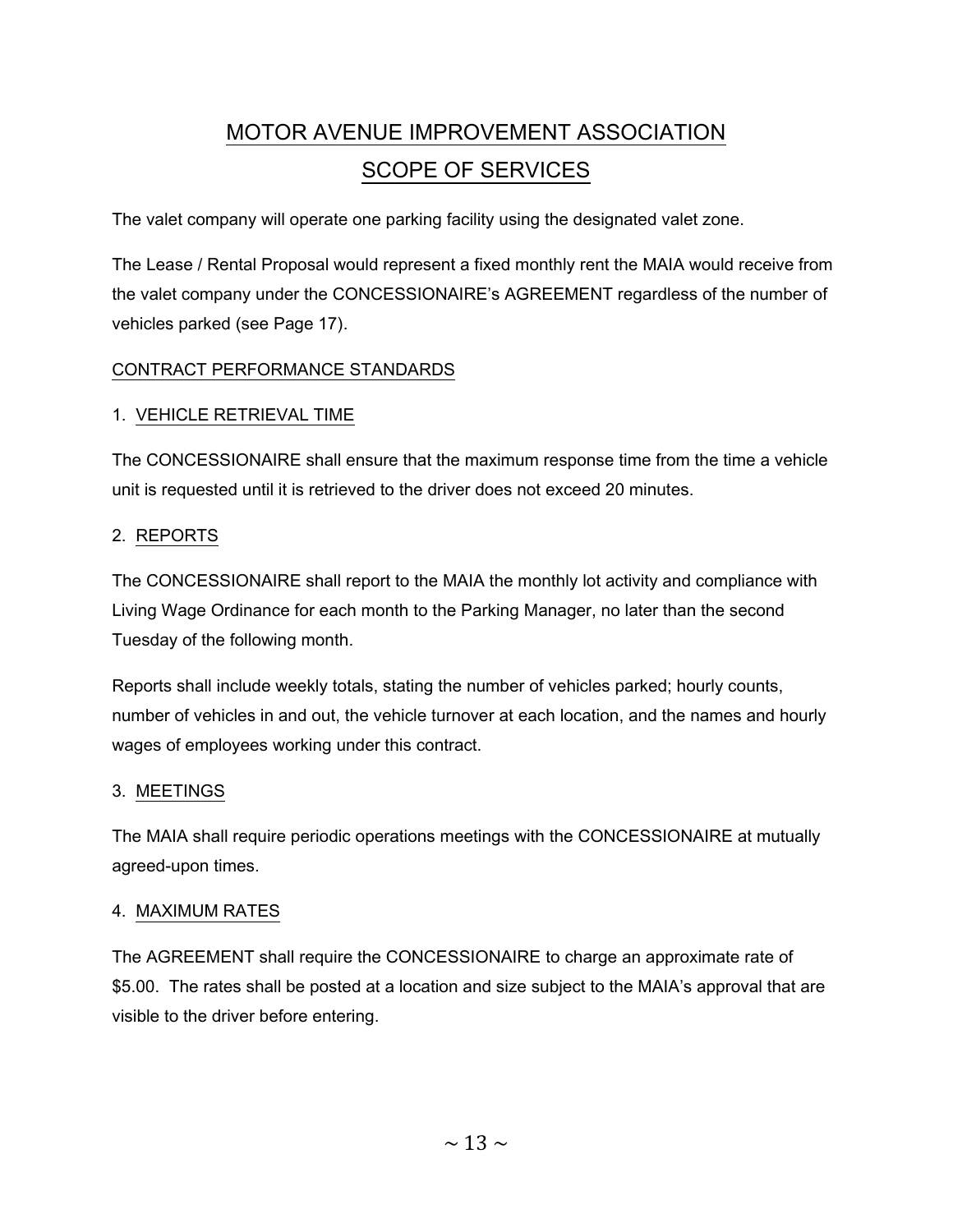### 5. COMMUNICATION

The CONCESSIONAIRE shall have the ability to maintain contact between MAIA and parking services personnel through a dedicated e-mail address and mobile telephone while the lot is in operation.

### 6. VALET STATION

The CONCESSIONAIRE shall operate a valet station that is visually compatible with the surrounding environment, includes an image of the Motor Avenue Improvement Association logo, and provides a path of travel for the pedestrians and people with disabilities.

The valet station must be constructed of durable materials and is intended to provide function and security for the duration of the contract. The valet station must be covered from the direct sun and covered and lit during the evening. The lease agreement with MAIA does not provide any accommodation for power lines.

The CONCESSIONAIRE is expected to dismantle the valet station every night as mobile units.

### 7. CONTRACT AND MUNICIPAL CODE COMPLIANCE

The CONCESSIONAIRE is subject to regulation by the Director of the Motor Avenue Improvement Association or the Director's designee.

All relevant records are subject to periodic inspection to determine if the valet service is in compliance with the rules and regulations of the California Vehicle Code and/or local municipal code.

The CONCESSIONAIRE is subject to unscheduled inspections to determine if service is meeting all contract requirements and performance standards.

The CONCESSIONAIRE must conspicuously display the parking rate. The CONCESSIONAIRE shall have the ability to charge below the maximum rate if early bird parking is available and is specific to the times and structure of rates.

The CONCESSIONAIRE must obtain business license from the City of Los Angeles and comply in full with the City's Municipal Code.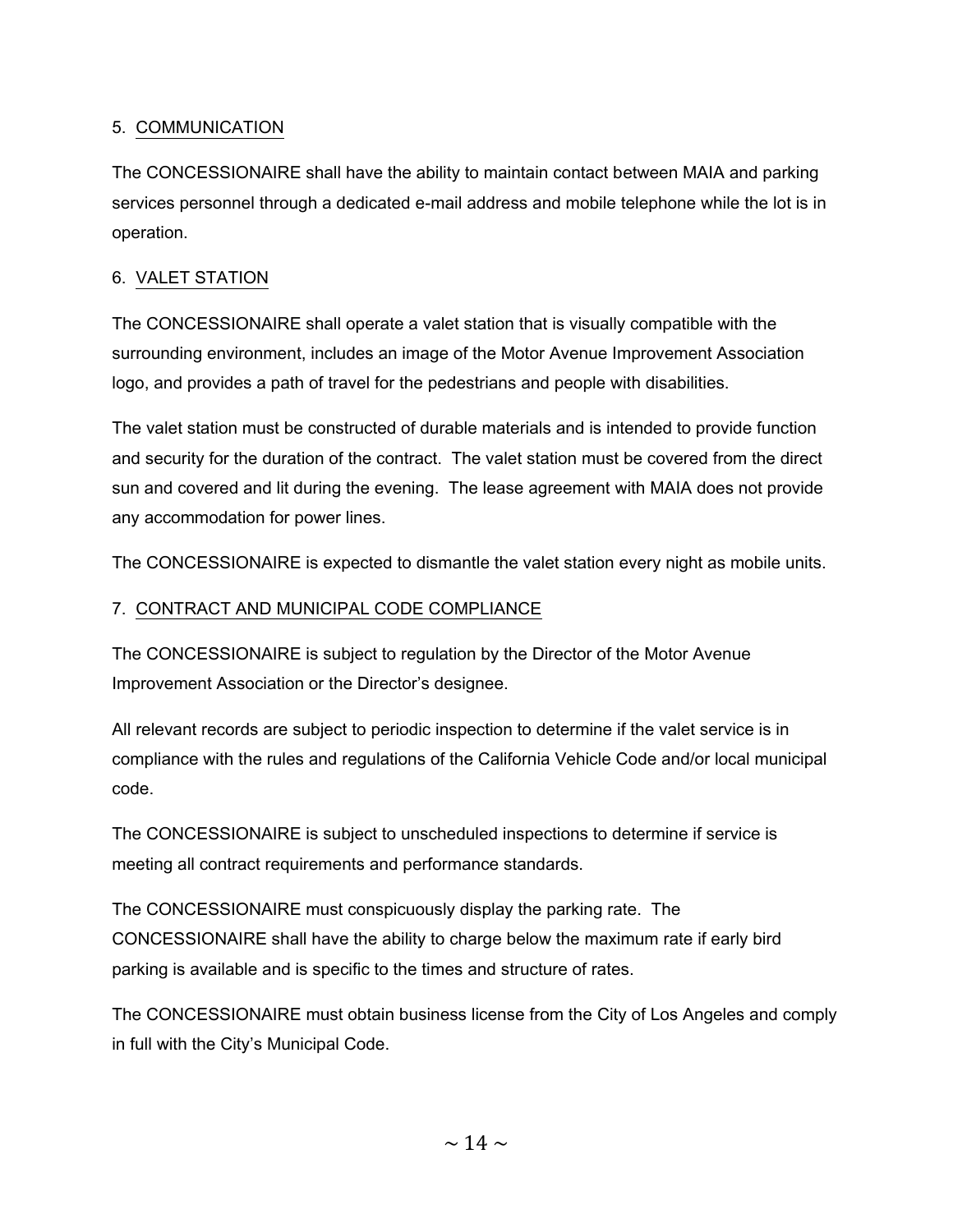### 8. TRAINING

The MAIA may request written documentation of employee attendance of training required under the contract. The MAIA may require CONCESSIONAIRE to provide additional employee training on a case by case basis, as needed during the term of the contract.

### 9. POLICIES, PERFORMANCE, RULES, AND CONDUCT

The CONCESSIONAIRE must maintain a fair, impartial, and reasonable attitude and perform all duties in a courteous manner. All conversations, remarks and actions with the public are a reflection of the MAIA and must be the result of considered judgment and absent of personal opinion or bias.

### 10. COMPLAINTS

The CONCESSIONAIRE shall report and complaint to the MAIA including discourtesy by an employee, claims of alleged vehicle damage, or theft of property no later than 72 hours of having knowledge of the complaint.

Complaints received by the MAIA about the CONCESSIONAIRE shall be forwarded to the CONCESSIONAIRE within 72 hours.

All complaints received by the CONCESSIONAIRE shall be investigated and responded to in writing to the MAIA. The investigation shall be completed within ten (10) calendar days of receipt of notification of the complaint.

Immediately following the conclusion of the investigation the CONCESSIONAIRE shall provide the MAIA with a written response stating the nature, date and time of the complaint. The written response shall include details and the results of the investigation, action taken and, if applicable, the measures taken to prevent future complaints including, but not limited to additional training and/or disciplinary action.

### 11. REDUCED RATE PARKING

The CONCESSIONAIRE shall coordinate a full and partial validation system to serve interested businesses in the area. The MAIA assumes no responsibility to subsidize valet operations for any specific business.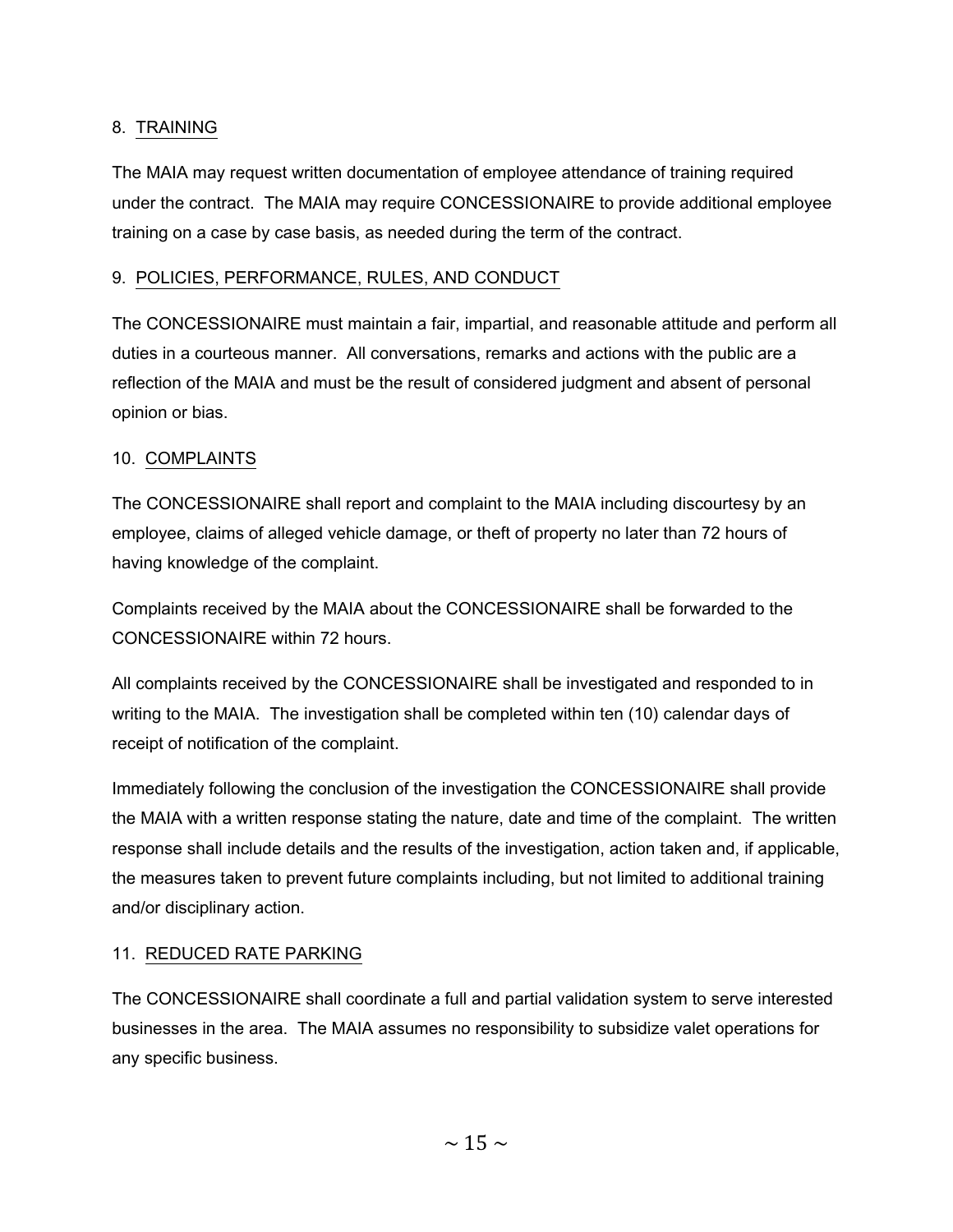### 12. UNIFORM REQUIREMENTS

The CONCESSIONAIRE's employees shall wear uniforms that identify personnel with nametags.

### 13. AFTER HOURS VEHICLE RETRIEVAL

The valet company is responsible for providing a telephone number for arranging the retrieval of a vehicle after hours. The telephone number of the valet company shall be printed on the claim ticket with a disclaimer that vehicles may be cited if they are not picked up by 8 a.m. The valet company may not charge the vehicle owner any additional fees or charges for pick-up after hours.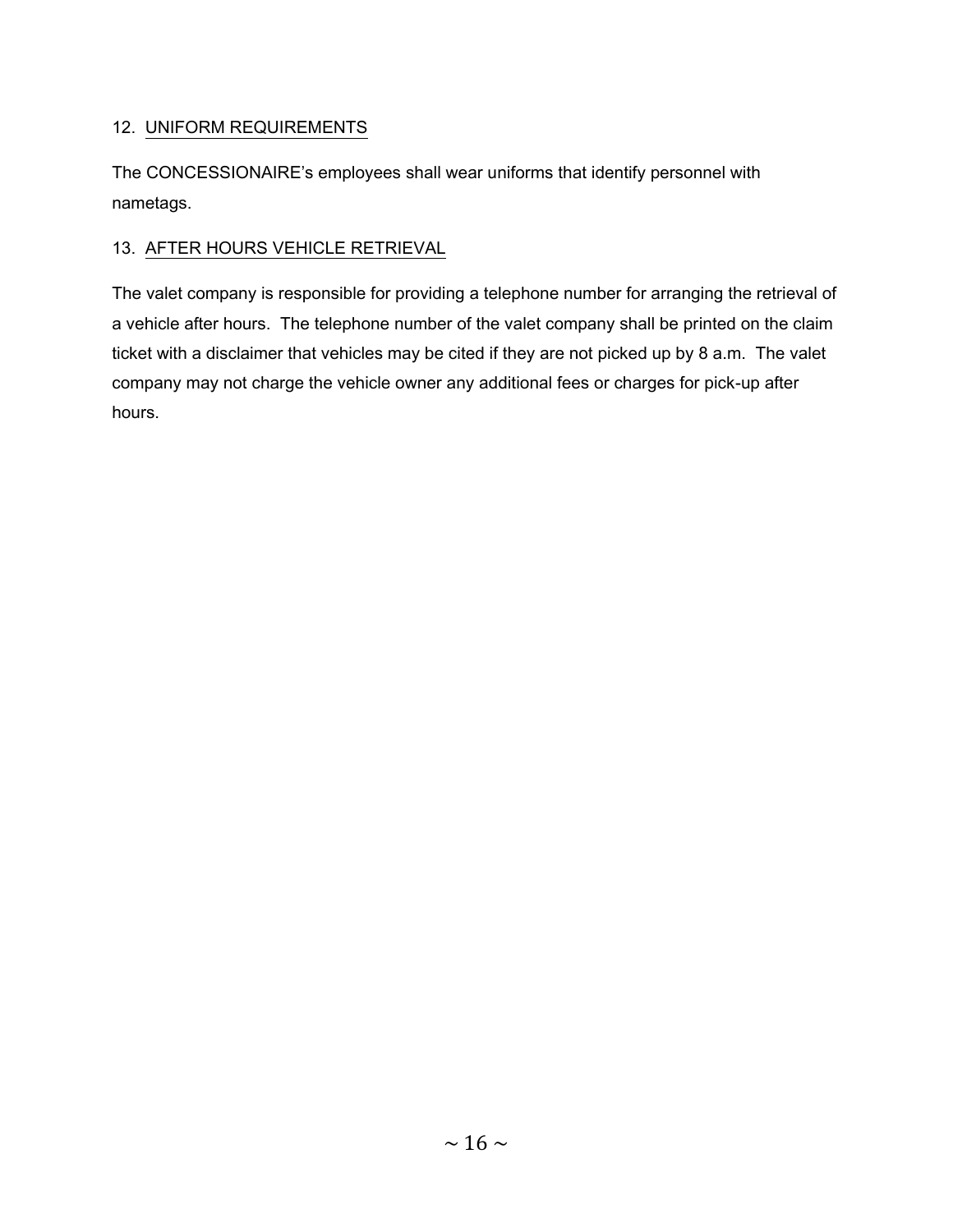### APPENDIX 1

| <b>MOTOR AVENUE IMPROVEMENT</b><br><b>ASSOCIATION</b><br><b>REQUEST FOR PROPOSALS</b><br><b>Public Parking Valet Services</b> | <b>Company Name and Address:</b>                                                                                      |  |  |
|-------------------------------------------------------------------------------------------------------------------------------|-----------------------------------------------------------------------------------------------------------------------|--|--|
| Please refer to page 12 of this document for the hours and<br>descriptions of the parking facility.                           |                                                                                                                       |  |  |
| The IMAN Cultural Center Parking Lot                                                                                          | <u> 1980 - Johann John Stone, meil in der Stone aus der Stone aus der Stone aus der Stone anderen Stone aus der S</u> |  |  |
| 3376 Motor Avenue, Los Angeles, CA 90034                                                                                      | <u> 1980 - Johann John Stone, mensk politik fotograf (d. 1980)</u>                                                    |  |  |
| $\geq 55$ striped parking spaces                                                                                              |                                                                                                                       |  |  |
|                                                                                                                               | <b>Bid Submitted By:</b>                                                                                              |  |  |
|                                                                                                                               |                                                                                                                       |  |  |
| Monthly Bid Amount                                                                                                            |                                                                                                                       |  |  |
| \$                                                                                                                            | Signature:                                                                                                            |  |  |
|                                                                                                                               |                                                                                                                       |  |  |
|                                                                                                                               |                                                                                                                       |  |  |
| Return Proposal to:                                                                                                           |                                                                                                                       |  |  |
| Kelsey Lynd                                                                                                                   |                                                                                                                       |  |  |
| Attn: Valet Parking Services Request for Proposals                                                                            |                                                                                                                       |  |  |
| Motor Avenue Improvement Association                                                                                          |                                                                                                                       |  |  |
| 3751 Motor Avenue #341248                                                                                                     |                                                                                                                       |  |  |
| Los Angeles, CA 90034                                                                                                         |                                                                                                                       |  |  |
|                                                                                                                               |                                                                                                                       |  |  |
| Concessions Agreement Lease/Rental Proposal Deadline: Monday, January 13, 2014 at 3 p.m.                                      |                                                                                                                       |  |  |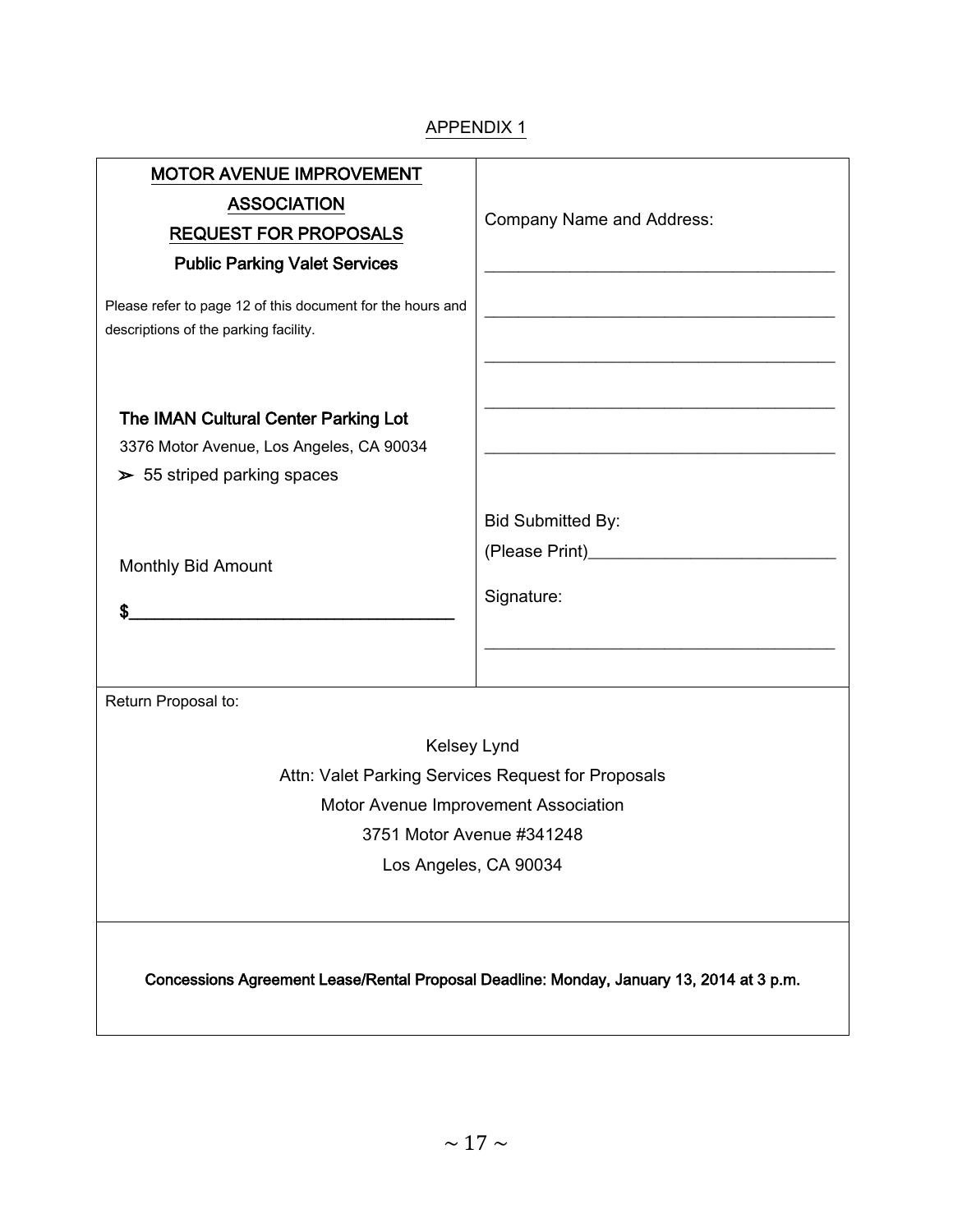### ATTACHMENTS:

- 1) Valet Parking Route to IMAN Cultural Center parking lot
- 2) Route from parking lot to Valet Station
- 3) ORDINANCE NO. 172336 (Living Wage Ordinance): use link below for reference

[http://clkrep.lacity.org/onlinedocs/1996/96-1111-S1\\_ORD\\_172336\\_01-14-1999.pdf](http://clkrep.lacity.org/onlinedocs/1996/96-1111-S1_ORD_172336_01-14-1999.pdf)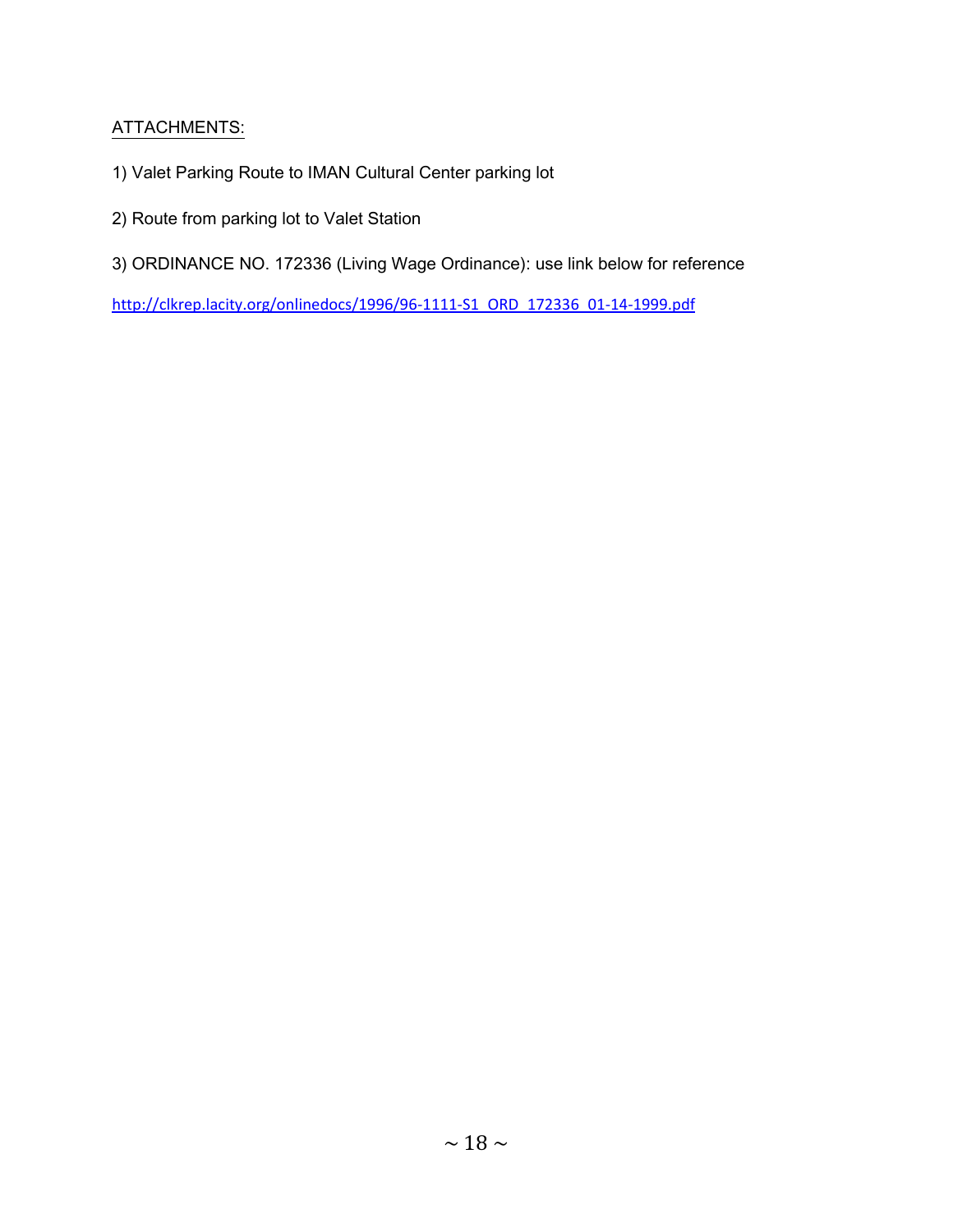